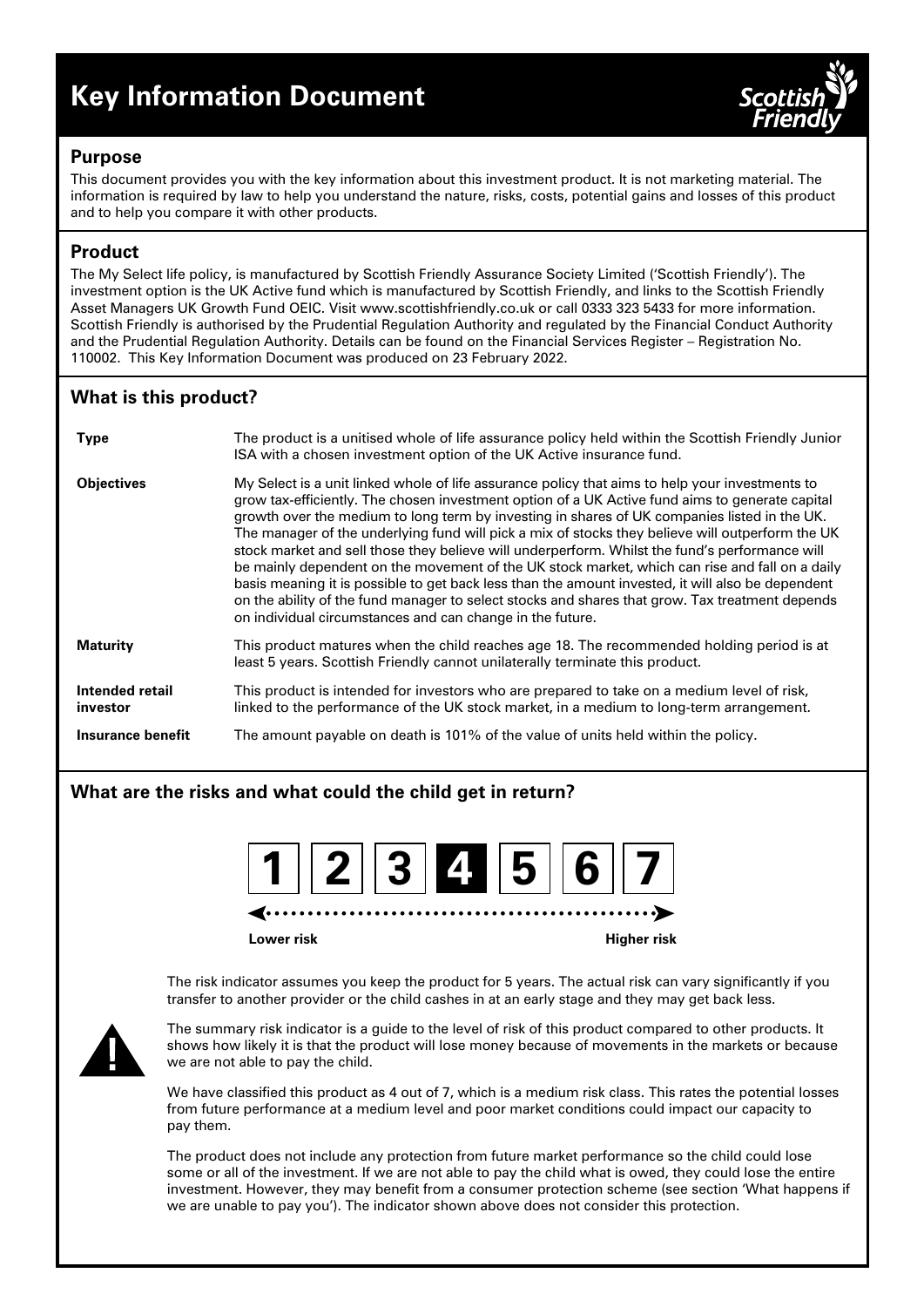| <b>Performance scenarios</b> |                                                                       |                     |                     |                                            |  |  |
|------------------------------|-----------------------------------------------------------------------|---------------------|---------------------|--------------------------------------------|--|--|
| Investment                   | £10,000                                                               | 1 Year              | 3 Years             | 5 Years<br>(Recommended<br>holding period) |  |  |
| <b>Survival scenarios</b>    |                                                                       |                     |                     |                                            |  |  |
| <b>Stress</b>                | What the child might get back after costs<br>Average return each year | £2,394<br>$-76.06%$ | £5,713<br>$-17.02%$ | £4,833<br>$-13.53%$                        |  |  |
| Unfavourable                 | What the child might get back after costs<br>Average return each year | £8,865<br>$-11.35%$ | £9.087<br>$-3.14%$  | £9,803<br>$-0.40%$                         |  |  |
| <b>Moderate</b>              | What the child might get back after costs<br>Average return each year | £10,878<br>8.78%    | £12,917<br>8.91%    | £15,388<br>$9.00\%$                        |  |  |
| Favourable                   | What the child might get back after costs<br>Average return each year | £13,207<br>32.07%   | £18.164<br>22.01%   | £23.904<br>19.04%                          |  |  |
| <b>Death scenario</b>        |                                                                       |                     |                     |                                            |  |  |
| Upon death                   | What the child's beneficiaries might get<br>back after costs          | £10.987             | £13.046             | £15,542                                    |  |  |

This table shows the money the child could get back over the next 5 years, under different scenarios, assuming that you invest £10,000. The scenarios shown illustrate how your investment could perform. You can compare them with the scenarios of other products. The scenarios presented are an estimate of future performance based on evidence from the past on how the value of this investment varies, and are not an exact indicator. What the child gets will vary depending on how the market performs and how long you keep the product. The stress scenario shows what the child might get back in extreme market circumstances, and it does not take into account the situation where we are not able to pay them.

The figures shown include all the costs of the product itself. The figures do not take into account their personal tax situation, which may also affect how much they get back. The maximum loss would be that they lose all of the investment.

## **What happens if Scottish Friendly is unable to pay out?**

If you buy a policy with Scottish Friendly and we cannot pay the full amount due, the child may be entitled to compensation under the Financial Services Compensation Scheme. The maximum level of compensation for claims against firms declared in default is 100% of the claim with no upper limit.

## **What are the costs?**

The Reduction in Yield (RIY) shows what impact the total costs you pay will have on the investment return the child might get. The total costs take into account one-off, ongoing and incidental costs.

The amounts shown here are the cumulative costs of the product itself, for three different holding periods. They include potential early exit penalties. The figures assume you invest £10,000 at outset. The figures are estimates and may change in the future.

#### **Table 1: Costs over time**

The person selling you or advising you about this product may charge you other costs. If so, we will provide you with information about these costs and show you the impact that all costs will have on your investment over time.

| E10,000                     | 1 year  | 3 years | If you cash in after If you cash in after If you cash in after 5 years<br>(the recommended holding<br>period) |
|-----------------------------|---------|---------|---------------------------------------------------------------------------------------------------------------|
| <b>Total costs</b>          | £271    | £852    | £1.618                                                                                                        |
| Reduction in Yield per year | $2.7\%$ | $2.3\%$ | $2.2\%$                                                                                                       |